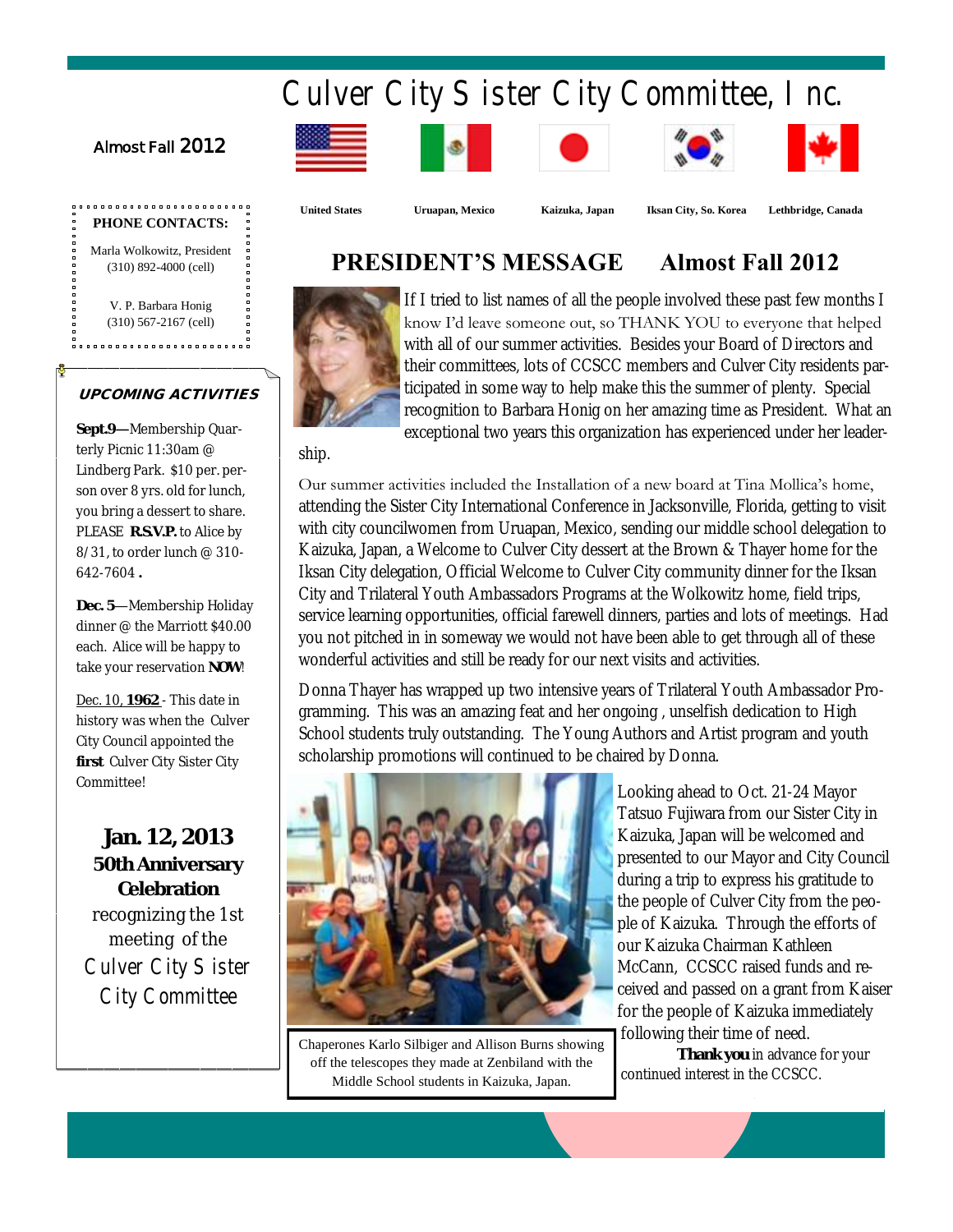



<u>ning ng pagpagpang pagpa</u>

**20th Annual Osaka/Kaizuka Senshu International Marathon Feb. 17, 2013**  If you are interested in applying for this exciting lifetime opportunity, download and complete an application found on our website **culvercitysistercitycommittee.org and send to** Kathleen McCann, Kaizuka Chair @ **ccscc.inc@gmail.com**.



#### **An hour or two interview with Kaizuka chaperones Allison Burns and Karlo Silbiger narrowed down to just two questions:**

Educators Allison and Karlo, our chaperones, were asked #1 if they had preconceived ideas about chaperoning the Middle School age students in Japan, and #2 if they had Aladdin's Lamp to magically have a wish made about the trip, what would it have been?

Allison focused on her opportunity to give back, and the excitement after having gone as a student years ago. She had concerns about the amount of responsibility involved, but found the students so well prepared, eager and ready to participate that she was able to enjoy the exchange as a participant. Karlo focused beginning with the planned schedule. He too felt our students well prepared by their preparation prior to leaving, that the students were knowledgeable about the historical sites they visited and were also excited about all of the trips they took and cultural activities, like the tea ceremony. The kids really enjoyed being at the various middle schools of the hosts and visiting with peers and learning from their peers.

When it came to the magic, Aladdin's Lamp, both felt the days ended early, usually 4:30 pm. and would have liked to have explored additional evening activities. Additionally both mentioned that Kaizuka is mainly a residential area surrounded by significant and historical locations within a couple hour drive. Planned trips outside of Kaizuka would add to the overall picture of Kaizuka and the history of the area.

Our chaperones also agreed that host time is a good time for theme parks and exposure to normal family outings that really define how people in Kaizuka, Japan live on a daily basis.

(Story continues on back page.)

Donna Thayer (l) applied for and won the grant that made the Trilateral Youth Ambassador Exchange happen for Culver City. Jesus Osornio, Uruapan, Mexico, Rosemary Khourieh Lethbridge, Canada, Christine Ferreria, Culver City's own

chaperone, Yun A Ji, Jinsuk Lee, Kyungsook Lim, Iksan City, So. Korea's chaperones and SCI Coordinator Shauna Lewis (r), SCI's Trilateral Youth Ambassador Coordinator from Washington D.C. all took on the awesome task of keeping the young



adults and activities running like clockwork. **Thank you all**.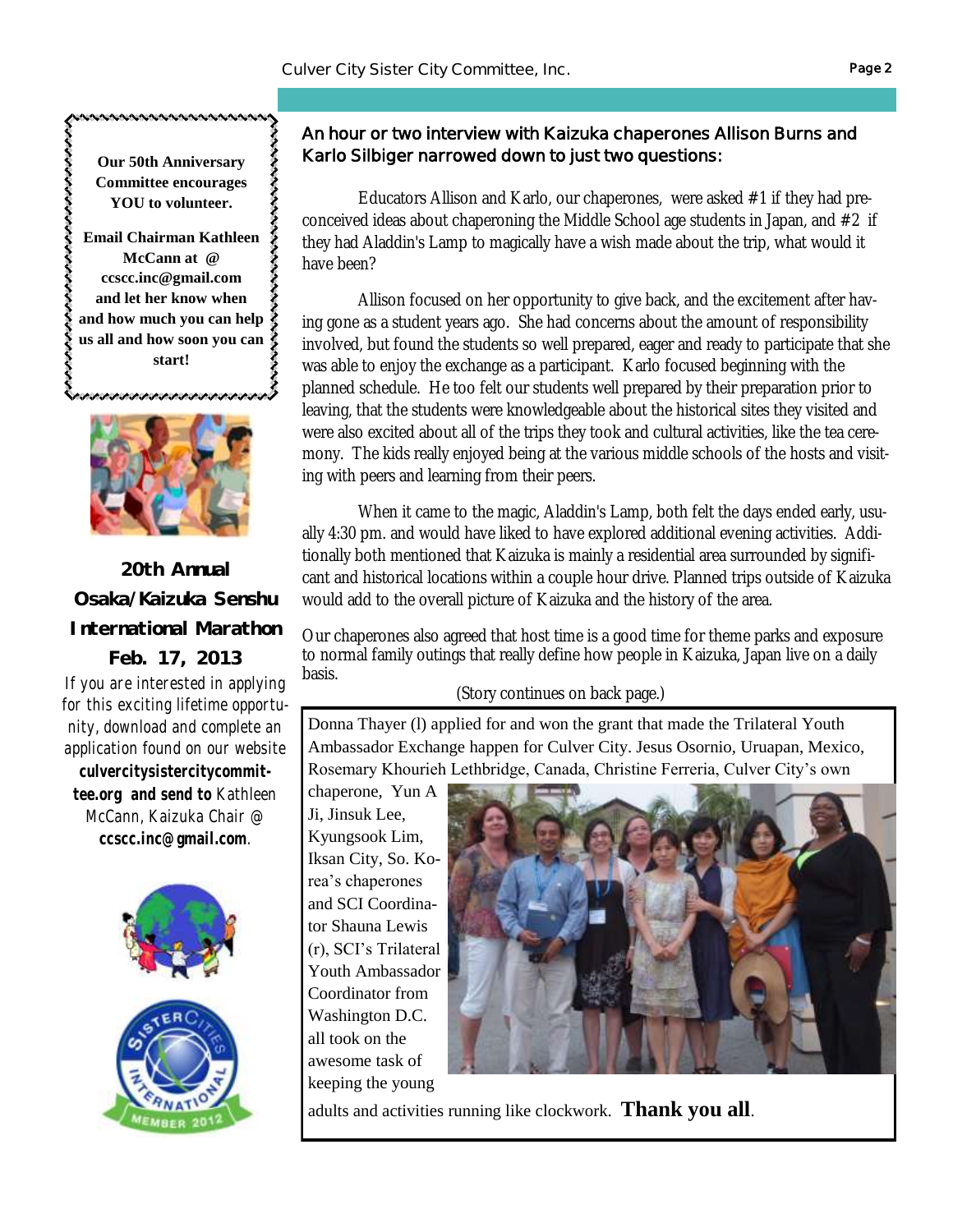





## Culver City Sister City Committee, Inc. **You are invited to our** Annual Membership Quarterly Meeting, in the Park Celebrating the accomplishments of our Youth Programs **Sunday, September 9, 2012 11:30 am at Lindberg Park** Covered tables, Baseball diamond & surrounding area Bring: Softball equipment, potato sack, chair & blanket Picnic Lunch and beverages provided, **please bring fruit or dessert to share**  Program: "The summer of student experiences" **Cost: \$10.00 per person - Kids under 8 FREE** Sorry, no refunds. Pre-paid reservations must be made and paid by August 31, 2012.

Include the number of children 8 and under that will be attending.

### **R.S.V.P. to Alice @ (310) 642-7604 by Aug. 31st., or, use the form and mail a check or use your credit card.**

For your convenience, mail this form to make your reservation and pay by credit card or by check. Mail to CCSCC P.O. Box 1072, Culver City, CA 90232-1072 by August 31, 2012

|                                                                                                                                                                                                                                |                                          | $\frac{4}{10}$ # attending _____ @ \$10.00 Total \$_______ |
|--------------------------------------------------------------------------------------------------------------------------------------------------------------------------------------------------------------------------------|------------------------------------------|------------------------------------------------------------|
| $\#$ Children under 8 years of age attending                                                                                                                                                                                   |                                          |                                                            |
|                                                                                                                                                                                                                                | Credit card's billing zip code _________ |                                                            |
| Credit card number and the contract of the contract of the contract of the contract of the contract of the contract of the contract of the contract of the contract of the contract of the contract of the contract of the con | $\vdash$ XD                              | CVV Code <b>CVV</b>                                        |

Thank you for your continued support of the Culver City Sister City Committee, Inc. a 501 c(3) non-profit organization